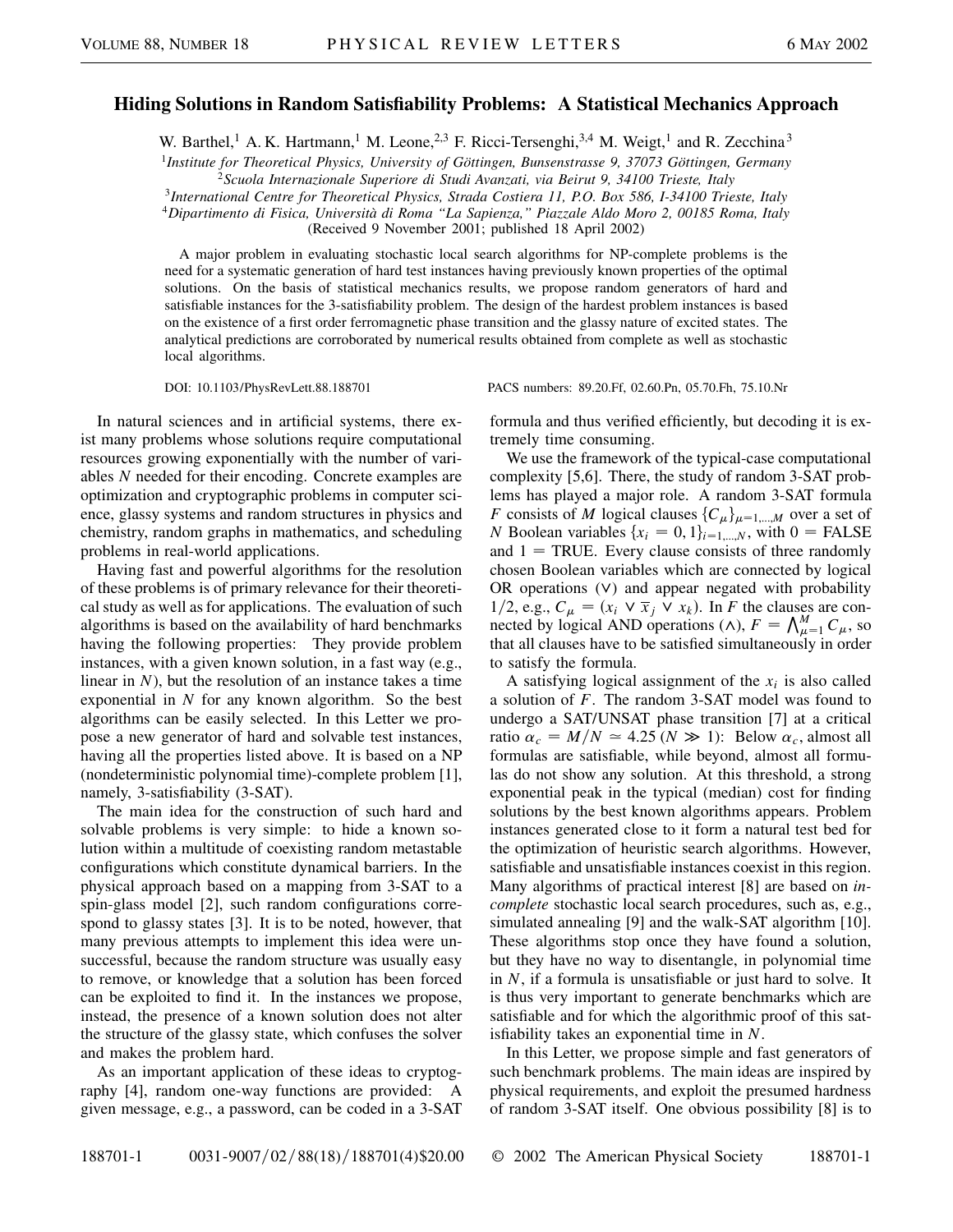filter the problems at the phase boundary by complete algorithms, and to keep only the satisfiable ones. This method is limited by the small values of *N* and *M* which can be handled by the filtering algorithms, thus making the generation itself exponentially long. In addition, the hardest instances are the unsatisfiable ones. Other approaches use mappings from various hard problems to 3-SAT, including, e.g., factorization [11], graph coloring [12], and Latin square completion [13].

We choose an arbitrary assignment of our logical variables and accept, with some prescribed probability, only clauses which are satisfied by this assignment. Without loss of generality, we restrict ourselves to generating formulas which are satisfied by  $x_i^{(0)} = 1$ ,  $\forall i = 1, ..., N$  [14]. So, only clauses containing three negated variables are excluded; all other clauses are satisfied by  $\vec{x}^{(0)}$ . The generation of random 3-SAT formulas is done as follows: For each of the  $M = \alpha N$  clauses, we draw randomly and independently three indices  $i, j, k \in \{1, ..., N\}$ . Then, we choose one of the seven allowed clauses with the following probabilities: clause  $(x_i \vee x_j \vee x_k)$ , type "0," with probability  $p_0$ ; each of the clauses  $(\overline{x}_i \lor x_j \lor x_k)$ ,  $(x_i \lor x_j \lor x_k)$  $\overline{x}_i \vee x_k$ , and  $(x_i \vee x_j \vee \overline{x}_k)$ , type "1," with probability  $p_1$ ; finally, each of  $(\overline{x}_i \vee \overline{x}_j \vee x_k)$ ,  $(\overline{x}_i \vee x_j \vee \overline{x}_k)$ , and  $(x_i \vee \overline{x}_j \vee \overline{x}_k)$ , type "2," with probability  $p_2$ , where  $p_0 + 3p_1 + 3p_2 = 1$ . As we will show, typically hard instances can be generated if the parameters are chosen as follows:

$$
\alpha > 4.25, \qquad 0.077 < p_0 < 0.25,
$$
\n
$$
p_1 = (1 - 4p_0)/6, \qquad p_2 = (1 + 2p_0)/6. \tag{1}
$$

To understand this model, and to find values for  $p_0$ ,  $p_1$ , and  $p_2$  such that the instances are as hard as possible, we have followed a statistical mechanics approach corroborated by numerical simulations based on both complete and randomized algorithms. The analysis is based on the standard representation of 3-SAT as a diluted spin-glass model [2]: The Boolean variables  $x_i = 0$ , 1 are mapped to Ising spins  $S_i = (-1)^{x_i}$ , and the Hamiltonian counts the number of unsatisfied clauses,

$$
\mathcal{H} = \frac{\alpha}{8} N - \sum_{i=1}^{N} H_i S_i - \sum_{i < j} T_{ij} S_i S_j
$$
\n
$$
- \sum_{i < j < k} J_{ijk} S_i S_j S_k \tag{2}
$$

with  $H_i = \frac{1}{8}$  $\sum_{\mu} c_{\mu,i}, T_{ij} = -\frac{1}{8}$ with  $H_i = \frac{1}{8} \sum_{\mu} c_{\mu,i}$ ,  $T_{ij} = -\frac{1}{8} \sum_{\mu} c_{\mu,i} c_{\mu,j}$ , and  $J_{ijk} = \frac{1}{8} \sum_{\mu} c_{\mu,i} c_{\mu,j}$ , and  $J_{ijk} =$ 8  $\sum_{\mu} c_{\mu,i} c_{\mu,j} c_{\mu,k}$ , where  $c_{\mu,i}$  equals +1 if *x<sub>i</sub>* appears directly in  $C_{\mu}$ , -1 if it appears negated, and 0 otherwise. The interactions in (2) fluctuate from sample to sample, with disorder averages  $\overline{H_i} = \frac{3\alpha}{8} (p_0 + p_1 - p_2), \overline{T_{ij}} =$ <br> $\frac{3\alpha}{8} (p_0 + p_1 - p_2)$  $\frac{3\alpha}{4N}(-p_0 + p_1 + p_2)$ , and  $\overline{J_{ijk}} = \frac{3\alpha}{4N^2}(p_0 - 3p_1 + 3p_2)$ .

We are interested in the ground states of this Hamiltonian. For a satisfiable formula we know that the corresponding ground state energy vanishes. In order to analytically characterize the ground state properties, we first calculate the free energy at formal temperature *T*, using the functional replica trick in the replica-symmetric framework [2]. Then we send  $T \rightarrow 0$ , and we study the zero-temperature phase diagram of the model using  $\alpha$  and  $p_{0,1,2}$  as control parameters.

The replica-symmetric order parameter determining the different phases of the system is the distribution of local magnetizations  $P(m) = 1/N \sum_i \delta(m - m_i)$ , where  $m_i =$  $\langle S_i \rangle_{T=0}$  is the average value of  $S_i$  over all ground states. There are mainly two different cases: (i)  $P(m)$  has a nonzero average and/or is broad, but all  $|m_i|$  are less than 1. It can be determined using a simple population dynamics algorithm [15] or variationally [16]. Both results coincide. (ii)  $P(m)$  can be calculated exactly and it turns out to have a finite weight in  $m = 1$ , i.e., an extensive number of variables is fixed to  $x_i = 1$  in all satisfying assignments (the so-called *backbone* [17]).

Going back to the class of generators proposed above, one could naively use  $p_0 = p_1 = p_2 = 1/7$  (model 1/7), choosing any of the allowed clauses with the same probability. This generator, including some extensions [18–20], is known to be effectively solvable by local search procedures [13]. In our walk-SAT implementation, the maximal resolution time [21] grows like  $t \propto N^{1.58}$ , and large systems of sizes up to  $N \approx 10^4$  can be easily handled.

The statistical mechanics approach clarifies this result: The proposed generator behaves like a paramagnet in an exterior random field, and no ferromagnetic phase transition appears. Local search algorithms may exploit the average local field  $\overline{H_i} = 3\alpha/56$ , pointing into the direction of the forced solution  $\vec{x}^{(0)}$ , and rapidly find a solution.

To avoid this, we can fix the average local field to zero by choosing  $p_0 + p_1 - p_2 = 0$ . The probabilities are thus restricted by  $0 \le p_0 \le 1/4$ ,  $p_1 = (1 - 4p_0)/6$ , and  $p_2 = (1 + 2p_0)/6.$ 

Let us start the discussion of these possibilities with the case  $p_0 = 0$ ,  $p_1 = p_2 = 1/6$  (model 1/6). In this (and only this) case, there is a second guaranteed solution:  $x_i = 0$ ,  $\forall i$ . The average  $\overline{J_{iik}}$  also vanishes. The model is paramagnetic at low  $\alpha$ , and undergoes a second order ferromagnetic transition at  $\alpha \approx 3.74$  (see solid line in Fig. 1). But also in the ferromagnetic phase the backbone is still zero as long as  $\alpha \leq 4.91$ : At this point it appears continuously from strongly magnetized spins.

In walk-SAT experiments, we find that the generated instances are still solvable in polynomial time, with peak resolution times growing as  $N^{2.3}$  (see Fig. 2). However, the complexity peak is not at the phase transition, but quite close to the critical point of random 3-SAT. This is due to the fact that walk-SAT does not sample solutions according to the thermodynamic equilibrium distribution: Most probably it hits solutions with small magnetization, i.e., closer to the starting point (see Fig. 1). For  $N \to \infty$ , this magnetization stays zero even after the ferromagnetic transition. Indeed, if we restrict the statistical mechanics analysis to zero magnetization, we find an exponential number of solutions also beyond  $\alpha = 3.74$ . More interestingly, this number coincides with the one of random 3-SAT,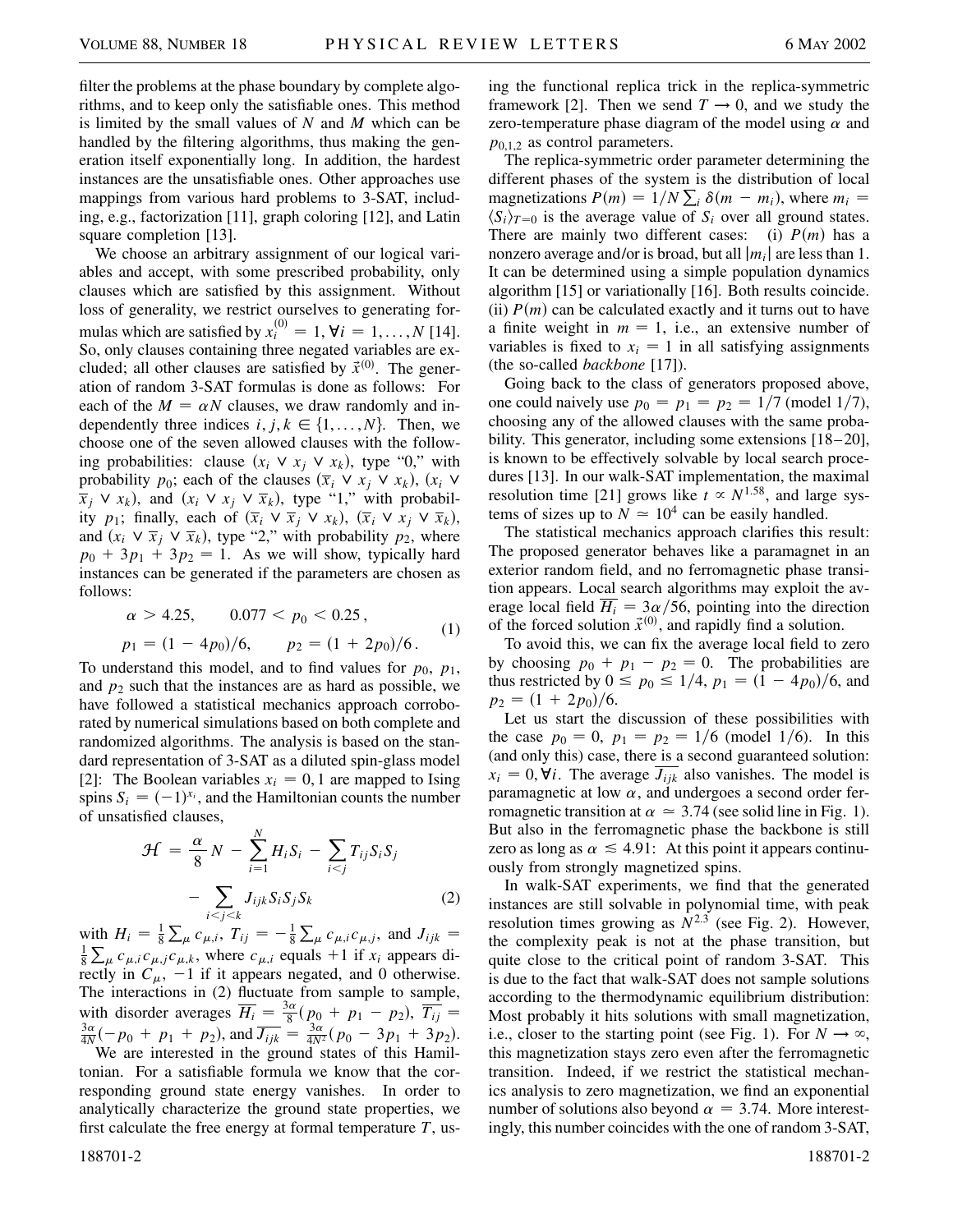

FIG. 1. Magnetization of the first walk-SAT solution in model  $1/6$ . Because of the (average) spin-flip symmetry, we plot the average of  $|m|$ . For large  $N$ , the magnetization stays zero up to  $\alpha \approx 4.1$ . The solid line shows the thermodynamic average, which stays well above the asymptotic walk-SAT result.

which jumps to 0 at  $\alpha \approx 4.25$  [2]. So, approaching this point, walk-SAT is no longer able to find unmagnetized solutions for model  $1/6$ , and it has to go to magnetized assignments, giving rise to the resolution-time peak.

Once we use  $p_0 > 0$ , the situation changes: The ferromagnetic transition becomes first order, as can be seen best by the existence of metastable solutions for  $P(m)$ . The transition point moves towards the random 3-SAT threshold  $\alpha_c$ , and the computational complexity increases with  $p_0$ . Still, for  $p_0 \le 0.077$ , the ferromagnetic phase arises without backbone, and solutions can be easily found.

In the region  $0.077 \le p_0 < 1/4$ , the first order transition is more pronounced. The system jumps at  $\alpha \simeq 4.25$ from a paramagnetic phase to a ferromagnetic phase, with a discontinuous appearance of a backbone: For  $p_0 \approx 0.077$ , the backbone size at the threshold is about 0.72*N*, and goes



FIG. 2. Typical walk-SAT complexity for model  $1/6$ . We show the average value of  $log(t/N)$ . We find a clear data collapse for small  $\alpha$  in the linear regime,  $t \propto N$ . The complexity peak at  $\alpha \simeq 4.1$  grows polynomially as shown in the inset. The slope of the line in the inset is 1.3.

up to 0.94*N* for  $p_0 = 1/4$  (see Fig. 3). We conjecture the ferromagnetic critical point in these models to coincide with the SAT/UNSAT threshold in random 3-SAT, since the topological structures giving rise to ferromagnetism in the former induce frustration and thus unsatisfiability in the latter.

The case  $p_0 = 1/4$ , and thus  $p_1 = 0$ ,  $p_2 = 1/4$  (model  $1/4$ ), is very peculiar because it can always be solved in polynomial time using a global algorithm. Indeed, one can unambiguously add three clauses to every existing one, namely, the other clauses allowed in model  $1/4$ , without losing the satisfiability of the enlarged formula [22]. The completed formula becomes a sample of random satisfiable 3-XOR-SAT (also known as hyper-SAT [23]), which can be mapped to a system of linear equations modulo 2, and solved in time  $\mathcal{O}(N^3)$  [24].

This algorithm immediately breaks down if we choose  $p_0 \neq 1/4$ . Indeed, whenever one tries to map the general formula into a completed one, the presence of all three types of clauses forces it into a *frustrated* 3-XOR-SAT formula, which undergoes a SAT/UNSAT transition at  $\alpha$  = 0.918 [23], well below the region of our interest. So the mapping is of no use for  $p_0 \neq 1/4$ . In this case, any 3-SAT instance with solution  $\vec{x}^{(0)}$  (and thus any solvable one [14]) can be generated with nonzero probability. The worst case is thus included in the presented generator, and there cannot be any polynomial solver if  $P \neq NP$ .

In the following table we summarize the main results for the investigated combinations of  $p_0$ ,  $p_1$ , and  $p_2$ . Where only  $p_0$  is reported,  $p_{1,2}$  are given by Eqs. (1). We show the location  $\alpha_c$  and order of the ferromagnetic phase transition, together with the point  $\alpha_{ws}$  and the system-size scaling (P/EXP) of the maximal walk-SAT complexity. For comparison, we have added the corresponding data for random 3-SAT.



FIG. 3. Average magnetization of solutions of model  $1/4$ , obtained with a complete algorithm. There, the magnetization equals the backbone size. The finite-size curves cross at  $\alpha \approx$ 4.25, and tend to the analytical prediction. The dotted continuation of the analytical line gives the globally unstable ferromagnetic solution, starting at the spinodal point.